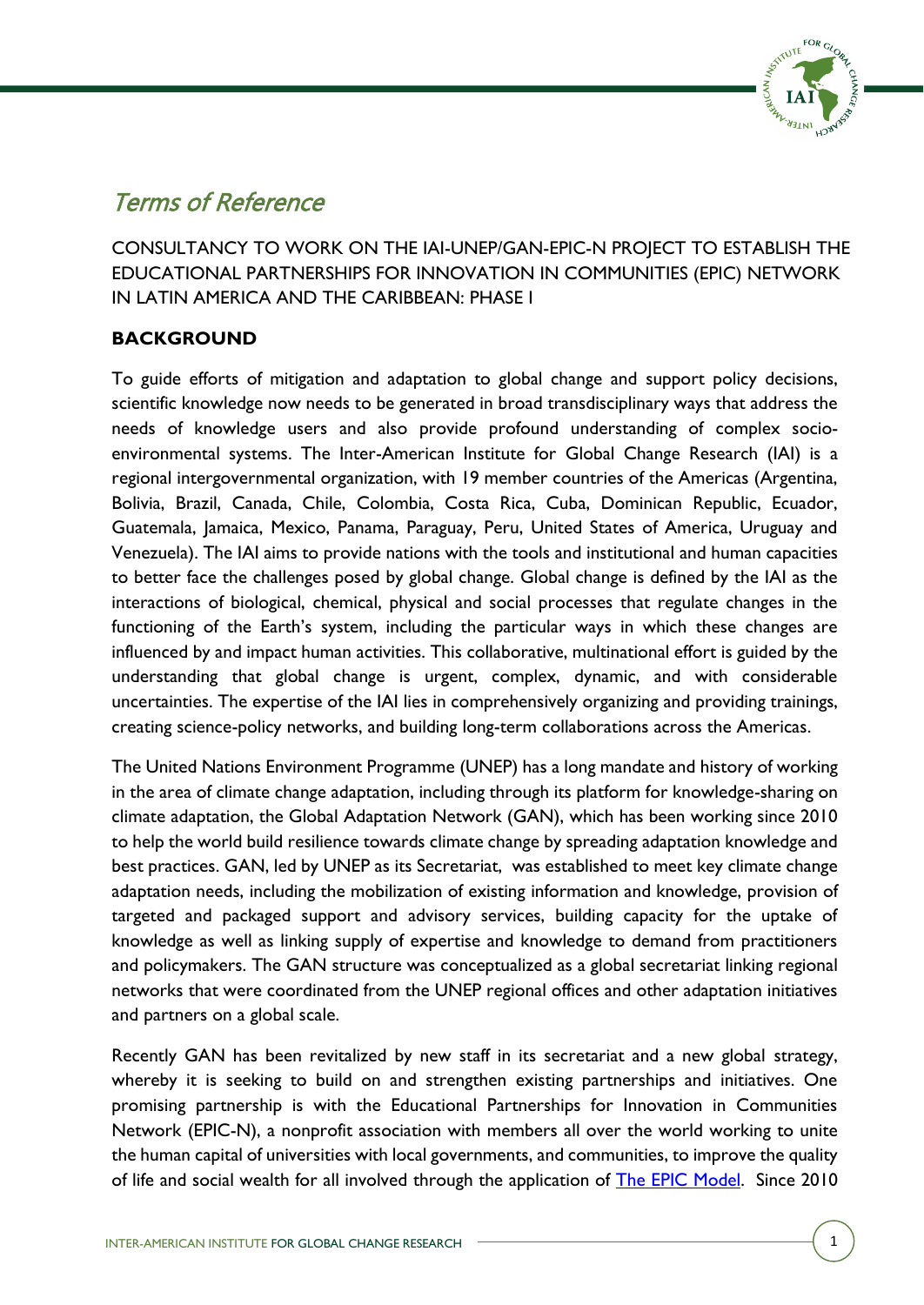

member programs of EPIC-N provided more than 1700 collaborative projects between cities and their local universities using the EPIC Model with its emphasis on harnessing the potential of local universities and local governments to collaboratively address sustainability challenges.

EPIC-N has been a GAN partner for several years and in 2017 it successfully expanded from its native North America to Africa and most recently to Asia to create a sustainable, locally anchored method of using existing capacities in a city to meet a demand or need – directly related to increasing resilience of vulnerable local communities, including, most recently, to the impacts of Covid-19. GAN would now like to continue this successful collaboration, supporting its partner EPIC-N to expand this model to the Latin America and Caribbean (LAC) region, connecting to the [REGATTA](https://cambioclimatico-regatta.org/index.php/en/) (LAC regional node of GAN), with IAI as the executing agency.

Key partners of the project and EPIC-N will form the Project Steering Committee. In addition to EPIC-N, UNEP-GAN, and the IAI, the Project Steering Committee also includes ICLEI – Local Governments for Sustainability. ICLEI is a global network of more than 2500 local and regional governments committed to sustainable urban development. Active in 125+ countries, including Latin America and the Caribbean, ICLEI works to influence sustainability policy and drive local action for low emission, nature-based, equitable, resilient and circular development. ICLEI Members and experts work together through peer exchange, partnerships and capacity building to create systemic change for urban sustainability.

### **SCOPE OF WORK**

Phase 1 of this project describes a collaborative effort ("the Project") among **EPIC-N, IAI**, UNEP-[GAN](https://www.unep.org/gan/) to expand application of the **[EPIC Model](https://www.epicn.org/the-epic-model/)** of university-community engagement throughout LAC. The EPIC Model organizes faculty-directed and credit-bearing student work to address community problems, using the goals and evaluation framework of the United Nations Sustainable [Development Goals](https://sdgs.un.org/goals) (UN SDGs) in their treatment. Respecting the distinct organizational cultures of universities and community organizations, the Model enables universities to more efficiently meet community demands for assistance in ways respectful to them both.

The Project seeks 1-2 consultants to support institutional, programatic and training processes for implementing EPIC in LAC and support the establishment of platforms for an EPIC LAC network. The main tasks and responsabilities of the consultant(s) will be to work on the Phase I objectives and deliverables and report to the Project Steering Committee.

#### **Objective of the assignment**

To develop the scoping launch of the EPIC Model in the Latin America and Caribbean region.

#### **Tasks:**

1. **Stakeholder and institutional mapping** to identify an initial group of key actors, networks, cities (related to community extension programs, for example) across regional focal areas to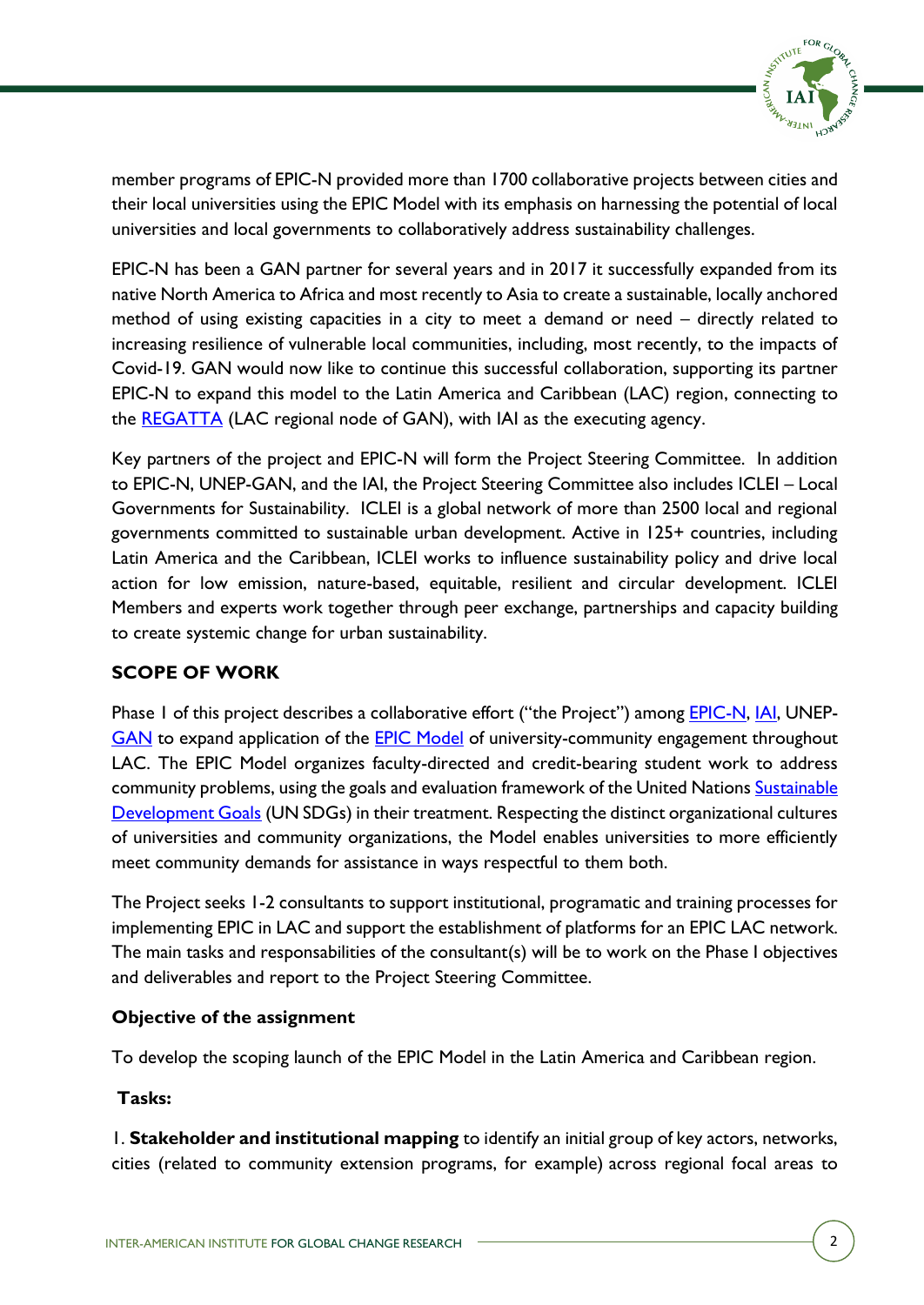

conduct targeted outreach, establish an EPIC-LAC advisory group, and build partnerships crucial to EPIC-LAC launch in Phase II.

Host EPIC-LAC Advisory group meetings every three weeks with key regional partners and stakeholders to help identify champion universities, local governments and relevant organizations to work with, and potential city-university pairs for the launch of the EPIC-LAC network and workshop that will be held in Phase II. Also, there can be discussions to identify the regional priorities in urban sustainability and outreach strategies.

Meetings with the Project Steering Committee will be every two weeks.

2. **Conduct 2-3 virtual EPIC**-**LAC pre-training workshops**, open to any potential stakeholder who can contribute to the success of the EPIC LAC phase II. Each participant will be introduced to the EPIC Model, learn about the EPIC-N's history and lessons learned and success stories from other regions where EPIC-N model was applied, and discuss potential applicability of the Model to LAC and resources available from EPIC-N and other sources. An important part of each workshop would be discussion of region-specific substantive challenges (e.g., pollution, biodiversity loss, natural disasters, inadequate mobility and housing and institutional or other barriers to adoption). EPIC-LAC advisory group members will be invited to speak about their work and give an overview of local sustainability efforts in LAC cities.

3. **Develop strategy document with recommendations** for the establishment of the EPIC outreach model for cultures and contexts of Latin America and the Caribbean. The strategy should identify champion universities, cities and organizations to work with and potential cityuniversity pairs in the LAC region for the launch of the EPIC LAC network and workshop that will be held in Phase II.

4. Develop a draft of call for proposals for participating university-city pairs (not for the public). The consultants will work closely with IAI, EPIC-N and UNEP in developing the call but it will not be formally disseminated until Phase II starts.

5. Make culturally appropriate recommendations for EPIC Model implementation, given crossregional variation in all of the above.

6. Support the Project Steering Committee (including all partners, per above) in the design of training workshops and modules for EPIC-LAC for Phase II.

7. Support the Project Steering Committee in developing new resources, including but not limited to funds, to support the Project.

#### **Deliverables and timeline**

1. Preliminary map of initial group of relevant stakeholders, institutions, programs, etc., relevant to the uptake of The EPIC Model in the LAC region. Delivery Date: April 6, 2022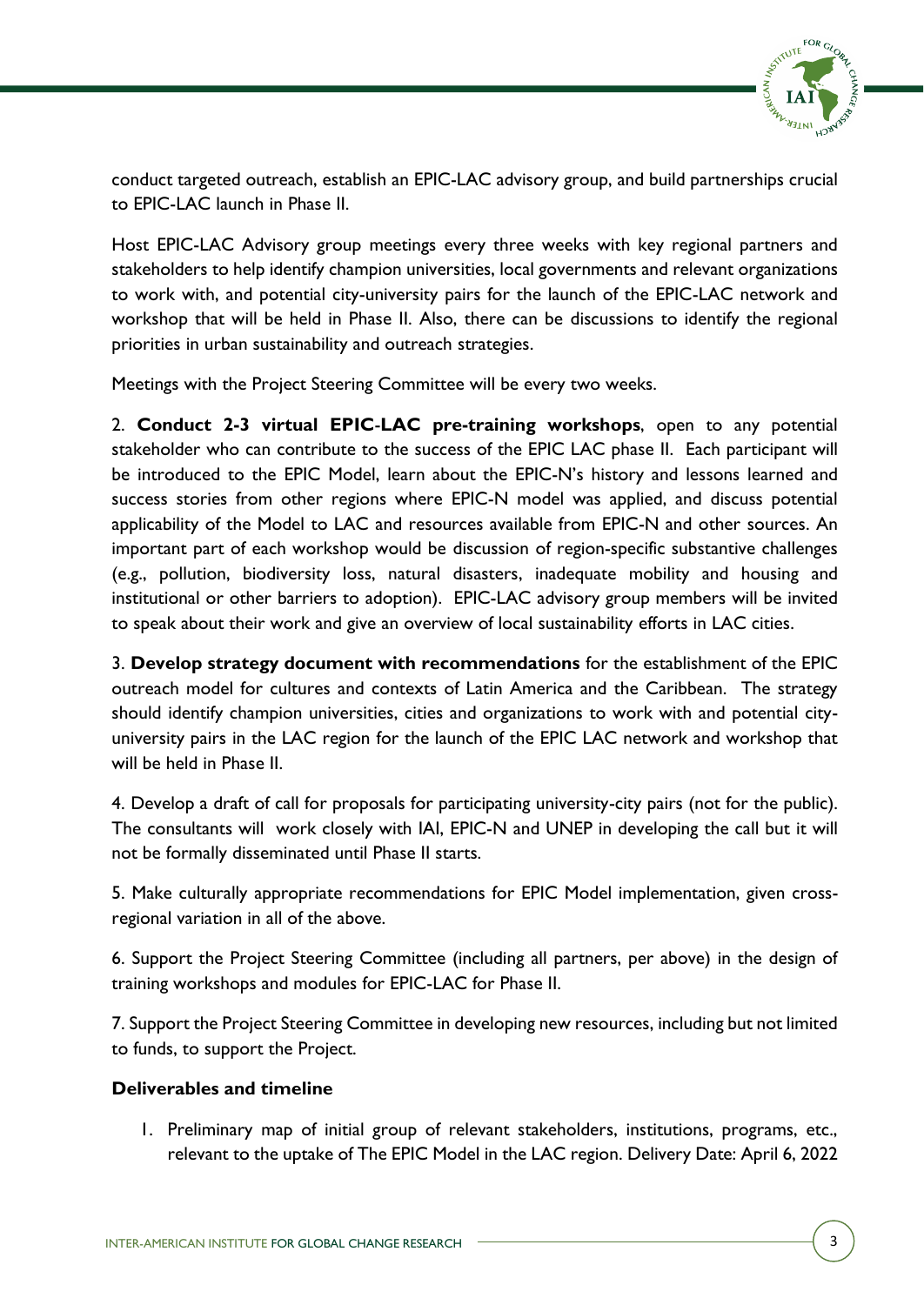

2. Two to three virtual EPIC LAC network pre-training workshops (Phase I) to present EPIC models to the wider audience in the LAC region. These sessions would involve discussion of The EPIC Model application in the LAC region and its potential barriers. The Project will provide simultaneous interpreters for the pre-training workshops (English to Spanish and Portuguese), Delivery Date: April 25, 2022

This product will be delivered along with:

- Pre-training workshop material (agenda, PowerPoint presentation, survey, and summary of The EPIC Model description) available in English and Spanish/Portuguese.
- Pre-homework material to be distributed by the EPIC-LAC Secretariet to participants before the training to gather information on general interests and existing partnerships/projects from universities and cities in the LAC region.
- A presentation of the results of the survey sent after each session designed and conducted by the EPIC-LAC Secretariet to explore participants' interest in the model and potential engagement with the EPIC-LAC network.
- 3. Strategy document with recommendations for establishment of the EPIC outreach model for cultures and contexts of Latin America and the Caribbean, including adaptation and urban sustainability of core EPIC-LAC outreach strategy and training materials for Phase II. Delivery Date: May 6, 2022
- 4. Report on the work with the advisory group on (1) the review, re-purposing and adoption of the existing EPIC Model and materials, (2) the identification of champion universities, cities and organizations to work with and (3) potential city-university pairs in the LAC region for the launch of the EPIC LAC network and workshop that will be held in Phase II. Delivery Date: May 15, 2022
- 5. A draft call for proposals for participating university-city pairs. The consultants will work closely with Project Steering Committee in developing the call but it will not be formally disseminated until Phase II starts. Delivery Date: May 15, 2022
- 6. At least one proposal submitted to grant source for funding to assist EPIC's expansion in the region. The proposal will be led by the EPIC-LAC Secretariat, with the support of the IAI and UNEP. Delivery Date: May 25, 2022

## **COSTING AND IMPLEMENTATION**

The maximum value of the consultancy is approximately USD \$30,000, including any applicable local taxes. The intended start date is 9 March 2022 and the period of implementation of the contract is until 1 June 2022.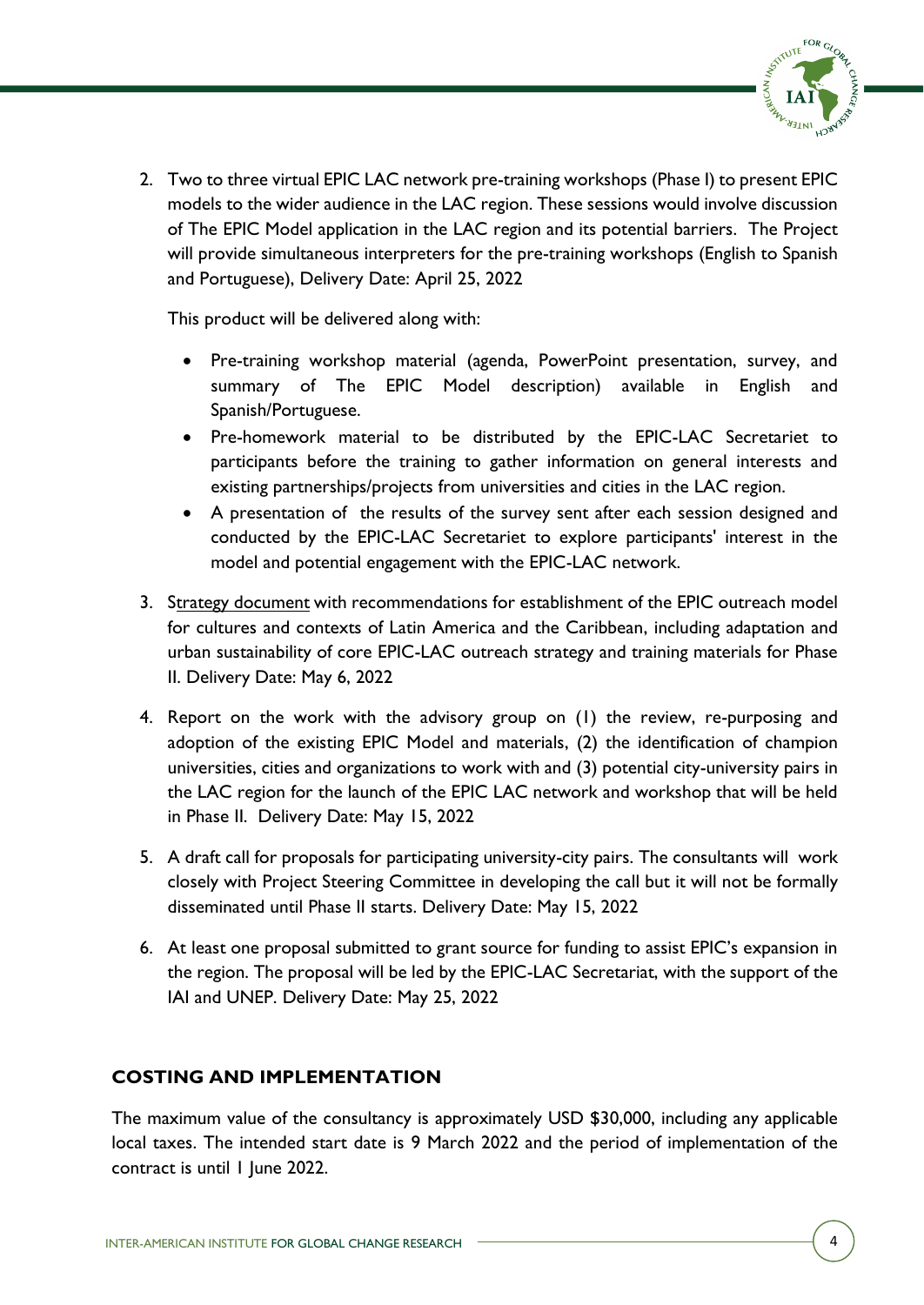

## **REQUIRED QUALIFICATIONS**

Required qualifications include:

- Written and verbal fluency in English and Spanish/Portuguese is required. Fluency in the 3 languages will be considered a plus.
- Masters degree or higher qualification.
- Excellent writing and speaking skills. (Consultants should be prepared to translate materials from English into Spanish and/or Portuguese. Professional simultaneous interpreters will be hired by the Project for pre-training workshops)
- At least 5 years of working experience related to knowledge management, interinstitutional collaboration, alliance creation or similar responsibilities.
- Experience with training/capacity-building using a participatory or joint-learning pedagogy in person and in a virtual learning environment.
- Experience working with local governments, particulary in Latin America and the Caribbean.
- Experience working with universities, particulary in Latin America and the Caribbean.
- Familiarity with and commitment to the following:
	- o The EPIC Model
	- o The UN SDGs
	- o Transdisciplinary, applied and/or basic research
- Proficiency with key programs in Microsoft Office and Google Suite.
- International experience (i.e. working on international projects, living, working and/or studying abroad).
- International aid experience (with UN or other intergovernmental or public-interest organization), ideally focused on adaptation and/or sustainable development.
- Fundraising experience (prospecting, grant writing, etc.).

Eligible applicants must be a citizens or permanent residents from an IAI member country [\(https://www.iai.int/en/structure/focal-points\)](https://www.iai.int/en/structure/focal-points).

Individuals from underrepresented groups are encouraged to apply.